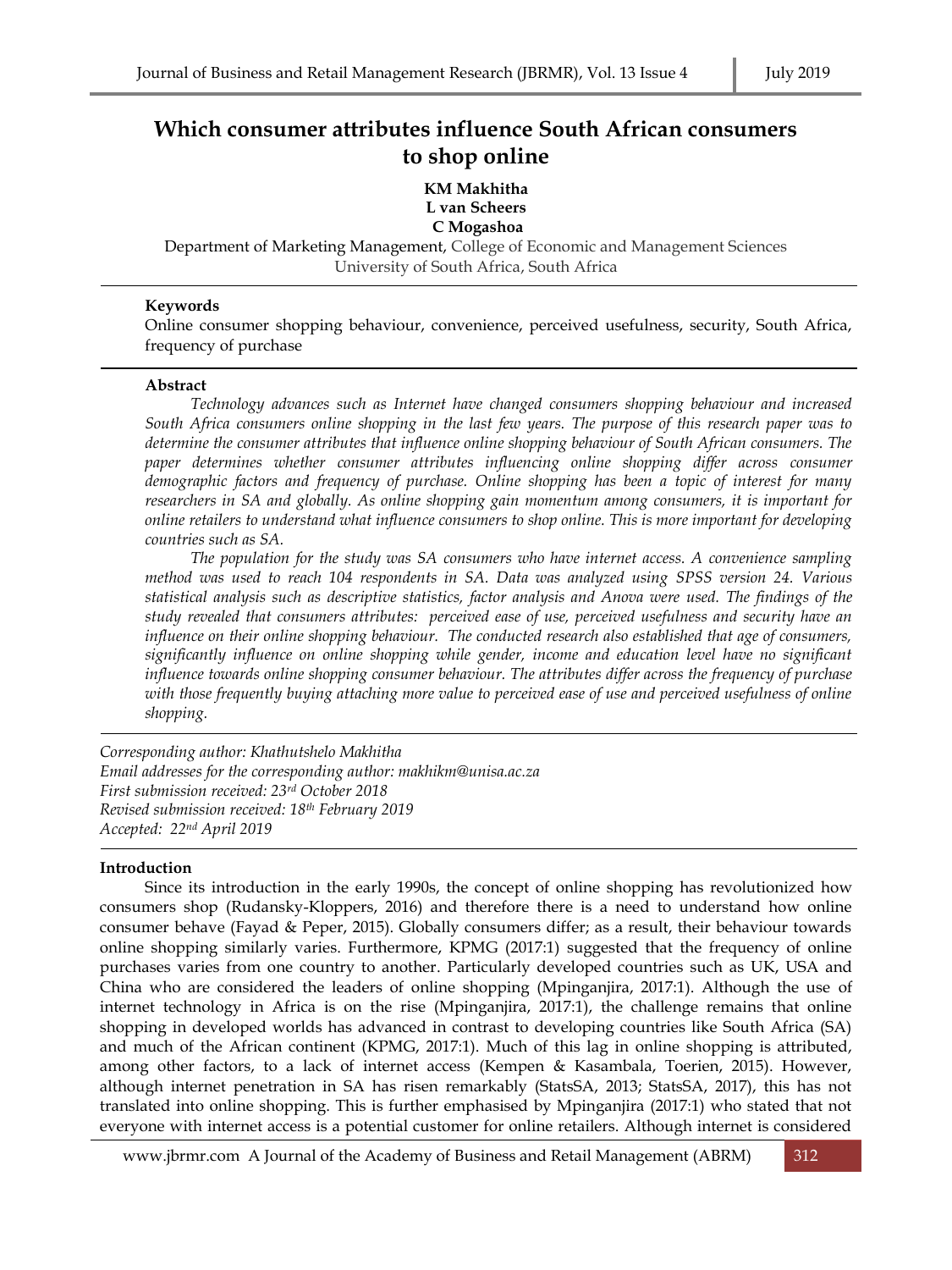the driving force behind online purchasing (Mcallum, 2017:1), there is still a need to get South Africans to shop online (Kempen & Kasambala, Toerien, 2015).it is therefore the purpose of this study to determine which consumer attributes influence consumers online shopping.

Consumers' exhibit different behaviour when shopping in a brick-and-mortar store compared to when shopping online. An understanding of consumer buyer behavior when shopping online will enable online retailers to formulate appropriate marketing strategies targeted at these consumers. This would require that markets determine the attributes that consumers consider when deciding whether to shop online or not. Online shopping in SA lag behind those of other countries due to slow adoption of online shopping. There are more than 2 000 shopping centres in South Africa (Busitech, 2015) which create competitive pressures for online retailers since consumers have to choose whether buying online or from the brick n mortar stores located in shopping centre. Online retailers need to understand the attributes that consumers use to evaluate online retailers to ensure that they offer products and services that match the requirements of online consumers and to lure them away from brick and mortar stores.

Many scholars from have investigated online shopping across the globe. However, few research papers focus on South African online consumer. South Africa is a developing country with people of diverse backgrounds in terms of ethnic groups and other demographic factors that requires research focusing on the country since online shopping adoption has been on the increase in the country. Existing research in online shopping in SA focused on online banking (Brown, Cajee & Strobel, 2003), job seeking (Brown, 2010), online shopping framework (Dlodlo, 2014), online buying satisfaction (Rudansky-Kloppers, 2014) and online shopping interactivity (Mpinganjira, 2014) and consumer attitude towards online shopping (Mpinganjira, 2016). There is a need for more research on online shopping for marketers to understand what influence consumers to shop online and specially attributes that influence consumers to shop online.

The main objective of this research is to determine the attributes online shoppers use to evaluate whether to shop online. Furthermore, the research will also investigate whether attributes differ across demographic factors and frequency of online purchases.

#### **Literature review**

#### **Consumer online shopping in South Africa**

Globally, consumer online shopping continues to grow rapidly centred around advances in internet technology. In South Africa, the general household survey (GHS) indicated that the percentage of internet connectivity rose significantly between the years 2013 and 2016, growing from 40.9% to 59.3% respectively (StatsSA, 2014, StatsSA, 2017). Furthermore, a reported 21 million South Africans used the internet in 2016 with this number expected to grow to 22.5 million in 2017 (Worldwide worx, 2017). With the rising increase in internet use, online shopping in South Africa has similarly increased in recent years (KPMG, 2013). In 2015 a reported 3.225 million South Africans shopped online (Worldwide Worx, 2016), which was an increase from at R2.26 billion in 2012. South African consumers who shop online have reported high levels of satisfaction with their purchases. In contrast, 87% of consumers who reported to be satisfied with their purchases in 2012 to increase to 97% in 2017 (MasterCard, 2013). Online sales increased from R2.26 billion in 2012 (Pillay *et al.,* 2012) to R37 billion in 2017 and is estimated R53 billion in 2018 due to increasing numbers of consumers who are shopping online (Fin24, 2017). There are channels available to make online purchases. There are various devices used to make online shopping, for SA top three devices are the desktop, which dominates most of online purchases at 60%, while mobile phones and tablets are at 55% and 38% respectively (Eshopworld, 2017:1). 55% of South African online shoppers use mobile phones while 38% opted to make online purchases through tablets. Due to the high rates of mobile penetration in South Africa, online shoppers are increasingly opting to make purchases on their mobile devices, which resulted in an estimated 65% growth in online spend via mobile devices (smartphone or tablet) between 2015 and 2016 (Moneyweb, 2017).

The trend in South Africa is that majority of consumers browse online and then make their purchases in the store (SACSC, 2016). This means that for most consumers, the search for information about a product begins on the retailer's website while the actual purchase happens in-store. The conclusion was that in the search for information, consumers value the internet as an information source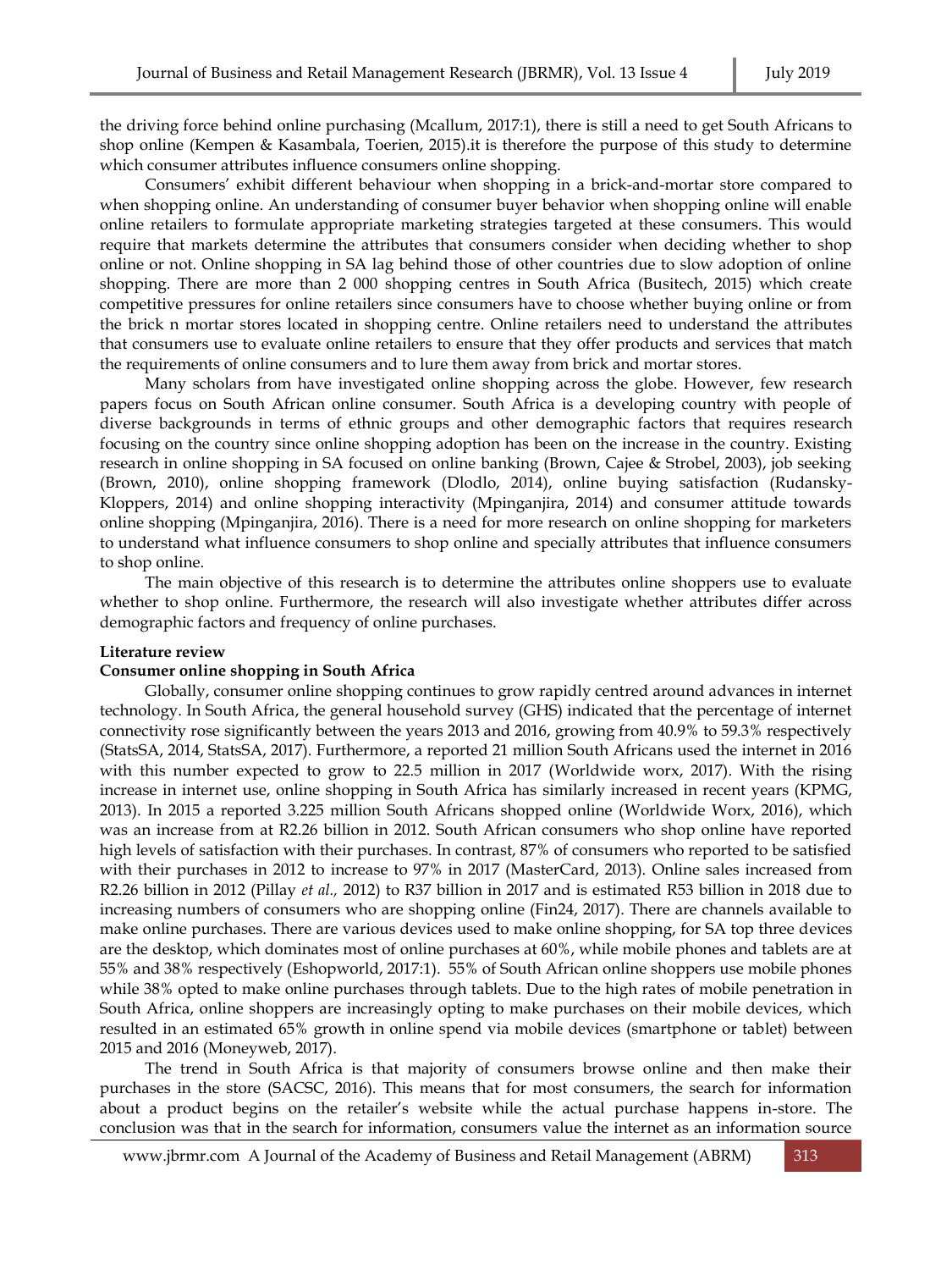but not a place to transact; as a result, the physical store remains an important element for consumers when making the purchase. For electronic products, 47% of consumer's research about them online but only 60% purchase the products ins-tore (PWC, 2017; Begg, 2017). Other items frequently purchased online range from travel bookings, ticket for events (movies) through to fashion items and books (Gernon, 2017; PWC, 2017).

The most purchased online products in SA is clothing, followed by books, electronics, DVDs, electrical appliances, homeware and the least bought was groceries (SACSC, 2016). Although the range of products purchased online is diverse, a significant number (57%) of South African consumers did not purchase their groceries online (PWC, 2017).Although there are over 200 online retailers in SA, the top 5 leading retailers in 2013 were, in order most visited sites, Kalahari.com, amazon.com, bidorbuy.co.za, groupon.co.za and takealot.com (BusinessTech, 2014). However, Takealot is the largest online shop in SA in terms of market share. This is due its wide selection of products across several categories, as well as its range of delivery options (Mybroadband, 2017). Brick and mortar retailers such as Pick n Pay, Woolworths, and, Edcon Holdings, the operator of retailers such as Edgars, Jet, Jet Mart and CNA, are among the apparel and grocery retailers to have taken up e-commerce seriously (Mahlaka, 2016).

# **Online shopping consumer attributes**

Consumers who seek convenience, value and a variety of choice characterize the online shopping space in South Africa (Begg, 2017). The top three reasons for which consumers shop online are considered to be convenience shopping, the ability to compare prices and better value (KPMG, 2017). In the South African context, reasons to shop online differ slightly from trends outlined previously. Figure 1 below depicts reasons consumers shop online in SA.



Source: SACSC, 2016:4.

Figure 1 highlights that convenience is the top reason for online shopping among South Africans, this is followed by the ability to choose from variety of options. Next was the ability to shop across borders, compare items based on value and receiving items on time (SACSC, 2016). Another study by Rundansky- Kloppers (2016) revealed the three most important factors for purchasing online in South Africa is convenience, delivery and saving time. Convenience is the major reason that people purchase online. This trend is not only visible in SA but also globally (KPMG, 2017)

However, reasons to buy online differ based on the type of product purchased. For instance, people who buy entertainment products value lower price, while people who buy books value ease of website use and those who buy tickets value convenience Rundansky- Kloppers (2016). A study found that consumers are likely to purchase from a website with the lowest price, followed by one with delivery options and lastly intact return policies. These are the three important factors when making online purchases (Begg, 2017). Price or promotions was the biggest factor that drove online purchasing decisions in South Africa and among other countries such as Canada, Belgium, Australia, France and Newzeland (KPMG, 2017). Despite the advantages of online shopping and its increase in South Africa, most customers may not have shopped online (Lee & Barners, 2016). According to Worldwide Worx (2016),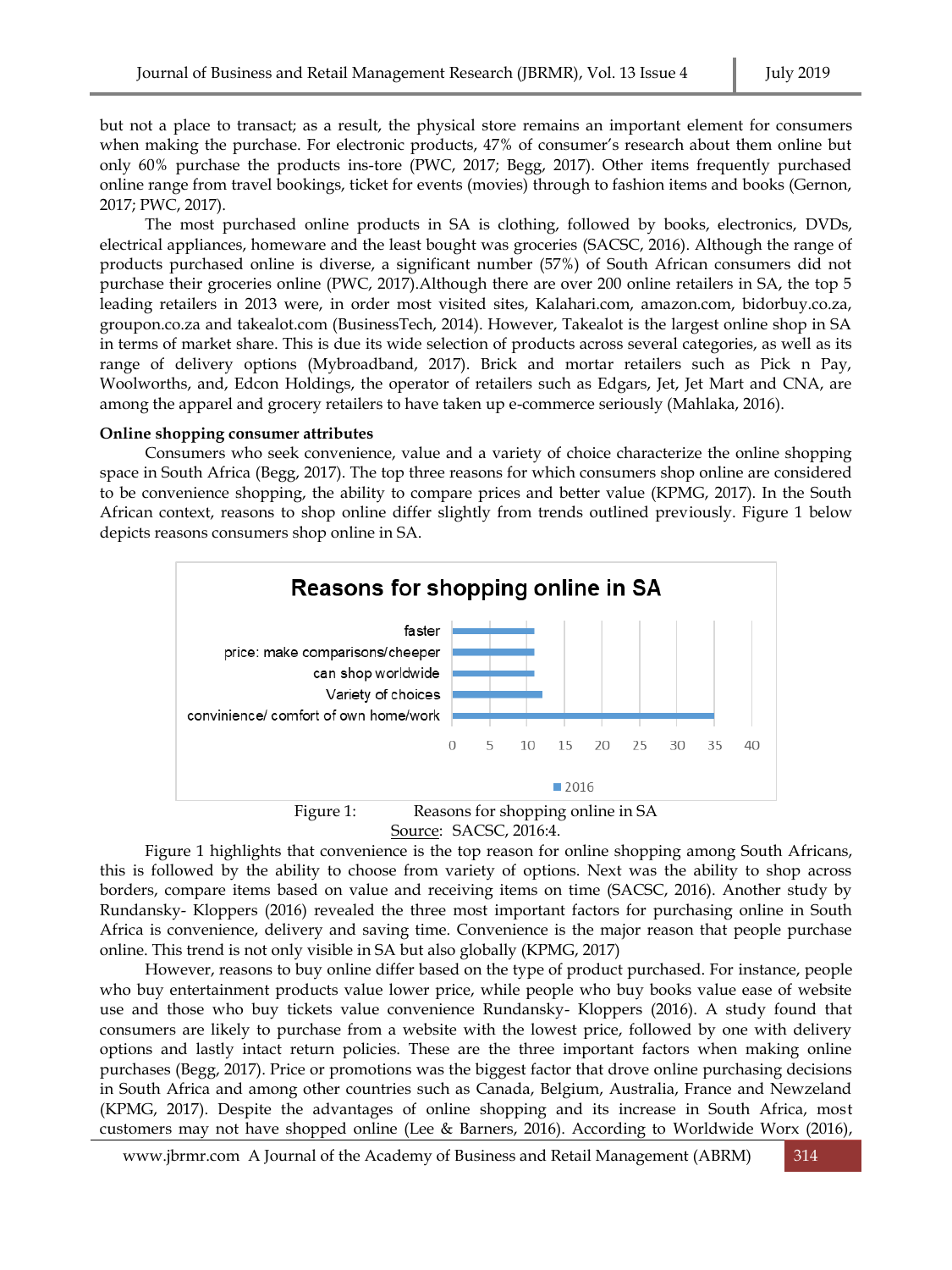South Africans are still cautious of online shopping, based on the uncertainty of whether online is secure or not. This lack of trust is one of the factors that hinder the growth in online shopping in SA (Mahlaka, 2016).

It is important for online sellers to have a trusted website in order to drive online purchases. This is an important factor that affects consumer's intentions to buy online (KPMG, 2017). Consumer's intentions/ acceptance of online shopping is broadly explained through the technology acceptance (TAM) model (Ha & Stoel, 2009; Lee & Barnes, 2016). It prescribes people's two core beliefs in relation to using/adapting to a particular technology are perceived usefulness and perceived ease of use. The perceived usefulness and perceived ease of use are the utilitarian factors proposed by the TAM (Vijayasarathy, 2004). The utilitarian factors are goal-oriented factors which envision that consumers consider product-related information prior to purchase and differs from the hedonic factors which reflect the experience and entertainment factors of online shopping (Babin, Dardin & Griffin, 1994). Utilitarian factors include an assessment of functional benefits, such as economic value, convenience, time savings (Teo, 2001) and also convenience and accessibility, selection, availability of information and lack of sociality (Wolfinbarger and Gilly, 2001).

Other utilitarian factors influencing online shopping are security and privacy (Khare *et al*., 2012; Ha & Stoel, 2009; Lian & Lin, 2008; Vijayasarathy, 2004) and convenience (Jen-Hung & Yi-Chun, 2010; Childers *et al*., 2001). Perceived usefulness refers to the fact that a user believes in the existence of a positive use-performance relationship while the perceived ease of use refers to the degree to which a person believes that using a particular system would be free of effort (Childers *et al*., 2001; Davies, 1989). Online shopping is considered useful by consumers since they can obtain product information and compare alternative products online (Bhatnagar & Ghose 2004). Convenience refers to time savings and effort savings that include the physical and mental effort (Jen-Hung & Yi-Chun, 2010). Shoppers attaching more importance to convenience minimize their search cost as much as possible to save time or energy for activities other than shopping Delafrooz, Paim, Haron, Sidin & Khatibi (2009).

Vijayasarathy (2004) investigates attributes that influence consumer attitude towards online shopping. The ease of use, usefulness and compatibility were reported to have a strong influence on intention to shop online. The attributes influencing online shopping differ across types of products and across (Lian & Lin, 2008). Yang and Lester (2004) listed convenience, efficiency, anxiety/inconvenience and effort/inconvenience attributes influencing online shopping.

Security is defined as the extent to which consumers believe that making online purchases is secure (Vijayasarathy, 2004) and is closely related to privacy risks, which are concerned with the ease with which consumers' personal information, their browsing and shopping habits can be captured online and the possibility for the misuse of information (Vijayasarathy, 2004). Park and Kim (2003) observe that security concerns to affect consumer attitude towards online shopping and they will shop less. Hasslinger, Hodzic and Opazo (2007) also maintained that trust and security factors are a major influence for the consumers when considering a potential purchase on the Internet platform.

Behavioural intention to purchase online is resulted from people's attitude (Ha & Stoel, 2008). Attitude is, therefore, a behavioural factor that positively or negatively affects the intention to shop online (Chang, Cheung & Lai, 2005). A further confirmation by Kempen et al (2015) indicate that both positive and negative attitudes towards online shopping influenced people's intentions to shop online.

#### **Demographic factors and attributes influencing online shopping**

The consumers that buy online also differ greatly in age. Older consumers participate in online shopping in contrast to the younger consumers. Rudansky-Kloppers (2016) found that the age groups that participated in online shopping were the older generation, 48.6% were between the 30 to 49 years followed by 21.6%. 50 to 64 years and the least were the younger Generation at 19.8% between 18 and 19 years. According to Begg (2017) the older Generation X, that is born between the years 1966 and 1981, made more online purchases than the technologically savvy Millennial generation that is born between the years 1982 and 2001. Much of the age contribution/differences in online purchases is on economic stability of the respective Generations. Whereby Generation  $X$  is financially and economically stable in contrast to Millennials who might still be in the early stage of career advancements.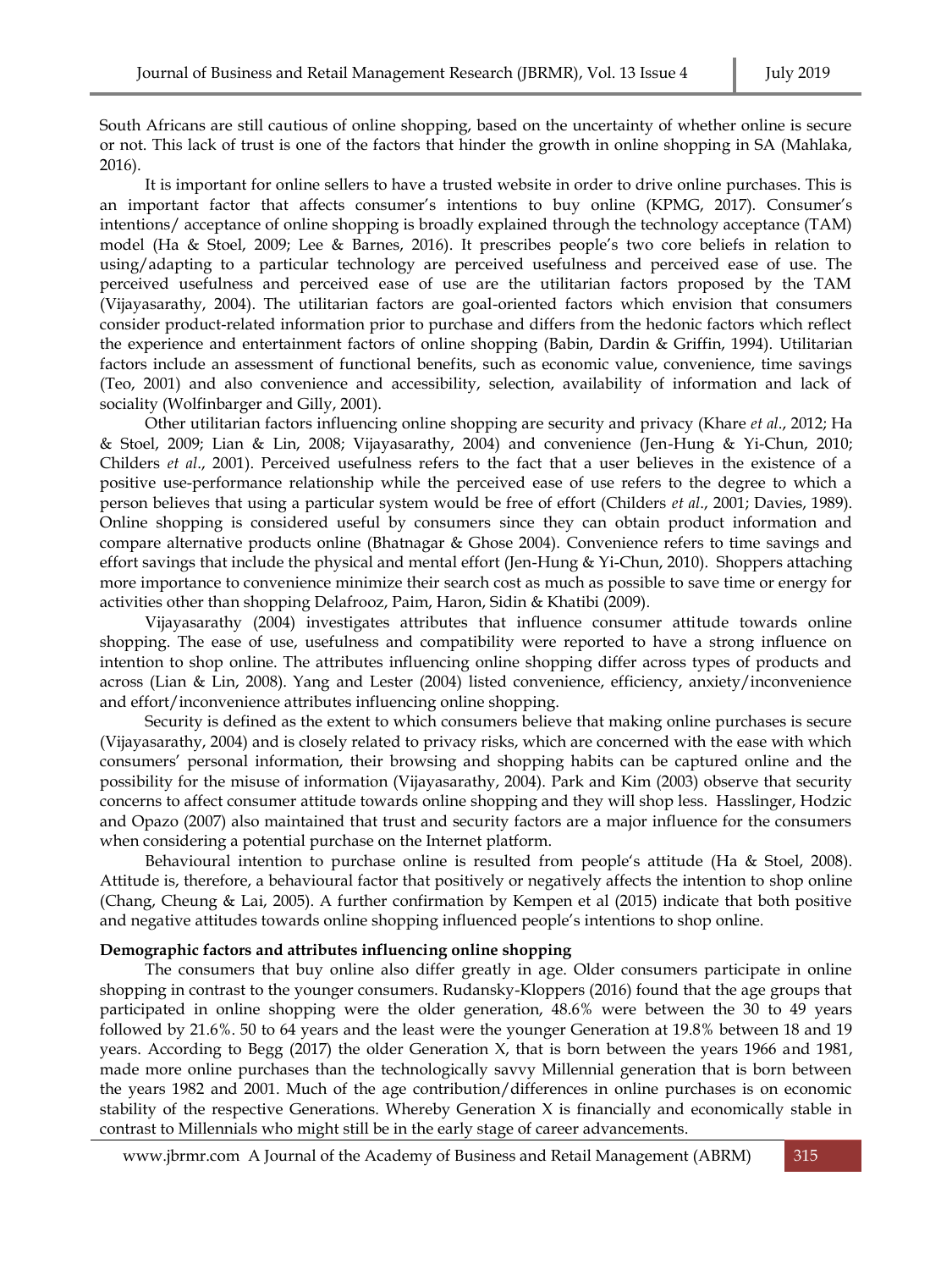Previous studies found no significant difference between online shoppers and non-shoppers in terms of gender were found that men make more purchases (Slyke, Comunale & Belanger, 2002; KPMG, 2017) and spend more money online (Venkatesh & Morris, 2000) than women. Women were found to be emotionally less satisfied with online shopping, and consequentially make fewer online purchases as compared to their male counterparts (Jen-Hung & Yi-Chun, 2010; Hanson, 2010; Rodgers & Harris, 2003). Earlier research also suggested that men have more positive attitudes towards online shopping, and therefore, are more likely to purchase products online (Hanson, 2010). On the other hand, women prefer to examine shopping products physically, as well as enjoying group shopping and window-shopping (Chou, Wu & Chen, 2010).

Studies that investigated the impact of income and education level presented conflicting findings. For example, Richa (2012) investigated the demographic impact on online shopping. The findings revealed that income and education level do not influence online shopping. Kanchan and Kumar (2015) found that income and education level do influence online shopping frequency. Other studies found the frequency of purchase as having influence towards online shopping (Overby & Lee, 2006)

# **Methodology**

This study aims to explore the consumer attitudes of online shoppers to determine what shoppers are looking for in terms of online shopping. A survey method was deemed appropriate for this research to explore the attributes online shopping consumers in South Africa use to evaluate online retailers. Data were collected online and targeting consumers over the age of 18 years who have internet access. The sampling frame of shoppers who purchased at supermarkets was a purposive sample gathered by the researchers. This sample frame was used as a database and each individual was invited to take part in an online survey via Survey Monkey. A convenience sampling method was used to target 562 online shoppers, of whom 104 responded, that is, a response rate of 18.5%. Online surveys have a low response rate, which could be as a result of non-delivery of e-mail (Cooper & Schindler 2011:249).The questionnaire was developed using the variables of prior research studies (Khare *et al.,* 2012; Khare & Rakesh, 2011; Vijayasarathy, 2004; Kim, 2004; Childers *et al*., 2001; Davies, 1989) to investigate the factors that influence SA consumers to shop online. There were eight demographic questions. The factors influencing consumers were measured using 20 statements. Respondents were expected to rate each of the factors on a scale from one to five, with one indicating strongly disagree and five indicating strongly agree. The data was analysed using Statistical Package for Social Sciences (SPSS) version 24 for Windows. Various statistical analyses were conducted including the descriptive study, factor analysis, the independent samples t-test and Anova analysis.

#### **Research results**

#### **Demographic factors**

Table 1 provides the profile of respondents. This study comprised of a sample of 116 respondents. The demographic variables used in this study are depicted in table 1.

Table 1: Demographic composition of respondents

|        |             | Frequency | Percentage % |
|--------|-------------|-----------|--------------|
| Age    | 18-21 years |           | $0.9\%$      |
|        | 22-25 years | 8         | 7.3%         |
|        | 26-30 years | 22        | 20.0%        |
|        | 31-35 years | 25        | 22.7%        |
|        | 36-45 years | 22        | 20.0%        |
|        | 46-54 years | 15        | 13.6%        |
|        | 55-60 years | 6         | 5.5%         |
|        | $61+$ years | 11        | 10.0%        |
|        | TOTAL       | 110       | 100%         |
| Gender | Male        | 52        | 46.4%        |
|        | Female      | 60        | 53.6%        |
|        | TOTAL       | 112       | 100%         |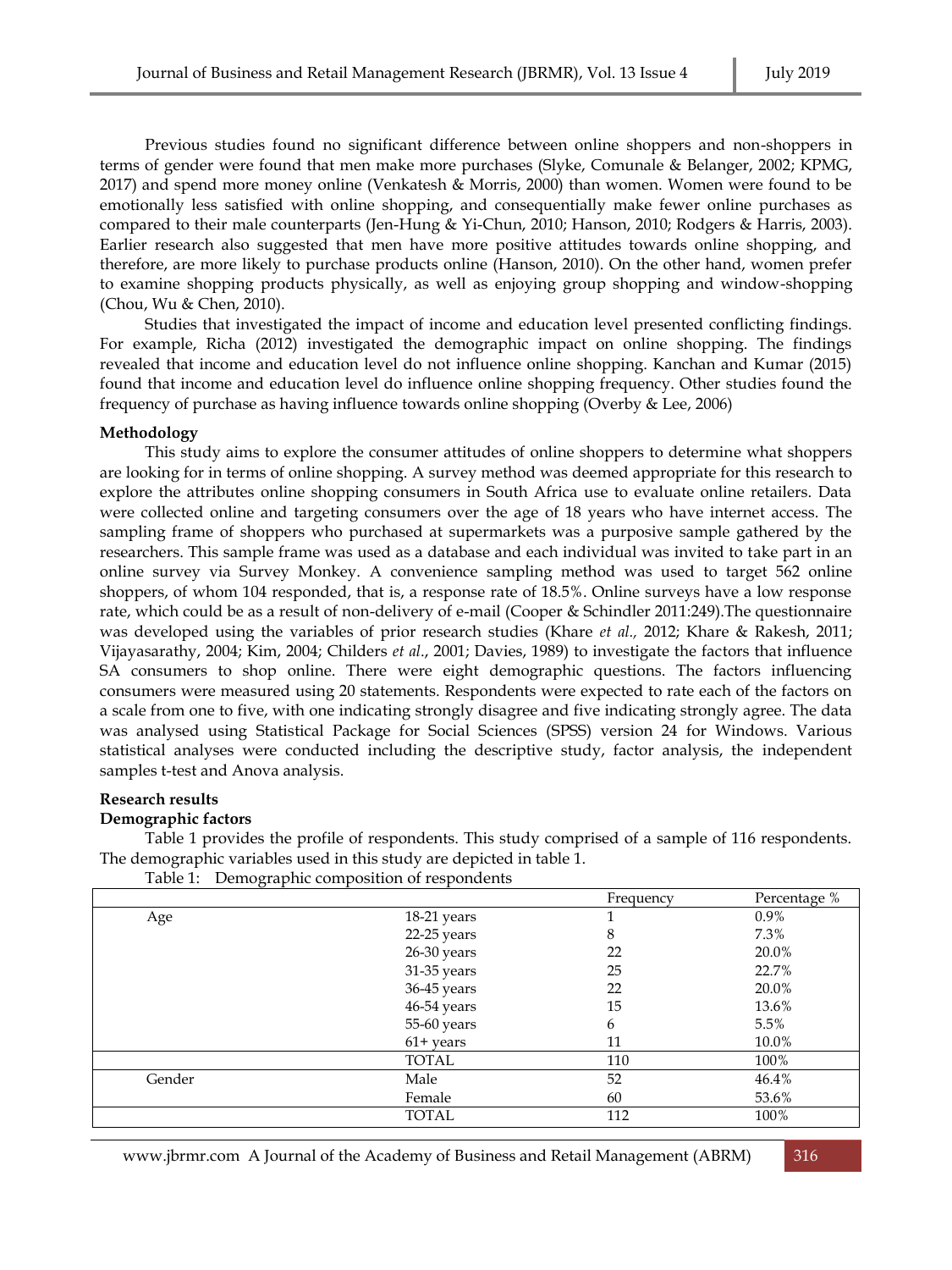| Race                         | African                               | 36           | 32.4% |
|------------------------------|---------------------------------------|--------------|-------|
|                              | White                                 | 48           | 43.2% |
|                              | Asian                                 | 9            | 8.1%  |
|                              | Coloured                              | 12           | 10.8% |
|                              | Other                                 | 6            | 5.4%  |
|                              | <b>TOTAL</b>                          | 116          | 100%  |
| Monthly Income               | $0 - R2500$                           | 5            | 4.6%  |
|                              | R <sub>2501</sub> - R <sub>5000</sub> | 5            | 4.6%  |
|                              | R5001 - 7500                          | 10           | 9.3%  |
|                              | R75001 - R10000                       | 7            | 6.5%  |
|                              | R10001 - R12500                       | 4            | 3.7%  |
|                              | R12501 - R15000                       | 6            | 5.6%  |
|                              | R <sub>15001</sub> - 17500            | 7            | 6.5%  |
|                              | R17501 - R20000                       | 10           | 9.3%  |
|                              | R20001 - R22500                       | 9            | 8.3%  |
|                              | $R22501+$                             | 45           | 41.7% |
|                              | <b>TOTAL</b>                          | 108          | 100%  |
| <b>Highest Qualification</b> | Did<br>complete<br>not                | $\mathbf{1}$ | 0.9%  |
|                              | grade 12                              |              |       |
|                              | Completed grade 12                    | 24           | 21.4% |
|                              | Diploma                               | 27           | 24.1% |
|                              | Degree                                | 20           | 17.9% |
|                              | Post grad degree                      | 40           | 35.7% |
|                              | <b>TOTAL</b>                          | 112          | 100%  |

Table 1 indicates that the respondent's age ranged from 18 to and 61 years and over. Table 1 further indicate that almost two thirds of respondents (62.7%) were between 26 to 45 years. With the highest number of respondents between age 31-35 years (22.7%) followed by respondents between 26 - 30 years and 36-45 as the second highest respondents (both at 20%). Females (53.6%) were better represented in the sample than Male respondents (46.4%). White (43.2%), Africans (31.0%), and Coloured (10.3%) were the most represented race in the sample. Majority of respondents (41.7%) fell under the highest income bracket of R22501+. With education, there was a reasonable distribution among respondent's level of education.

The survey also tested respondent's general use of the internet in relation to access and length of exposure (in year terms) to internet technology. A total of 113 respondents indicated that they had access to computer (113). 98.2% of respondents indicated to have access to internet and 96.5% of them have been accessing internet more than 4 years. With 77.2% reporting to assess the internet on a daily basis. These results are synonymous with recent report that suggested internet usage among mong South Africans is on the rise (StatsSA, 2014; StatsSA, 2017). Furthermore, the general internet usage among respondents was measured. Table 2 represents internet usage behaviour among respondents.

|                              | Responses            | Count | Percentage% |
|------------------------------|----------------------|-------|-------------|
| Where do you access the      | Work                 | 81    | 28.4%       |
| internet                     |                      |       |             |
|                              | Private (cell phone) | 52    | 18.20%      |
|                              | Home-3G or 4G        | 46    | 16.10%      |
|                              | technology           |       |             |
|                              | Home-wireless        | 46    | 16.10%      |
|                              | Home ADSL            | 32    | 11.20%      |
|                              | University           | 17    | $6.00\%$    |
|                              | Internet café        | 6     | 2.10%       |
|                              | Other                | 5.    | 1.80%       |
|                              | <b>TOTAL</b>         | 285   | 100%        |
| The<br>main<br>purpose<br>Οt | Seeking information  | 94    | 18.0%       |

Table 2: General internet usage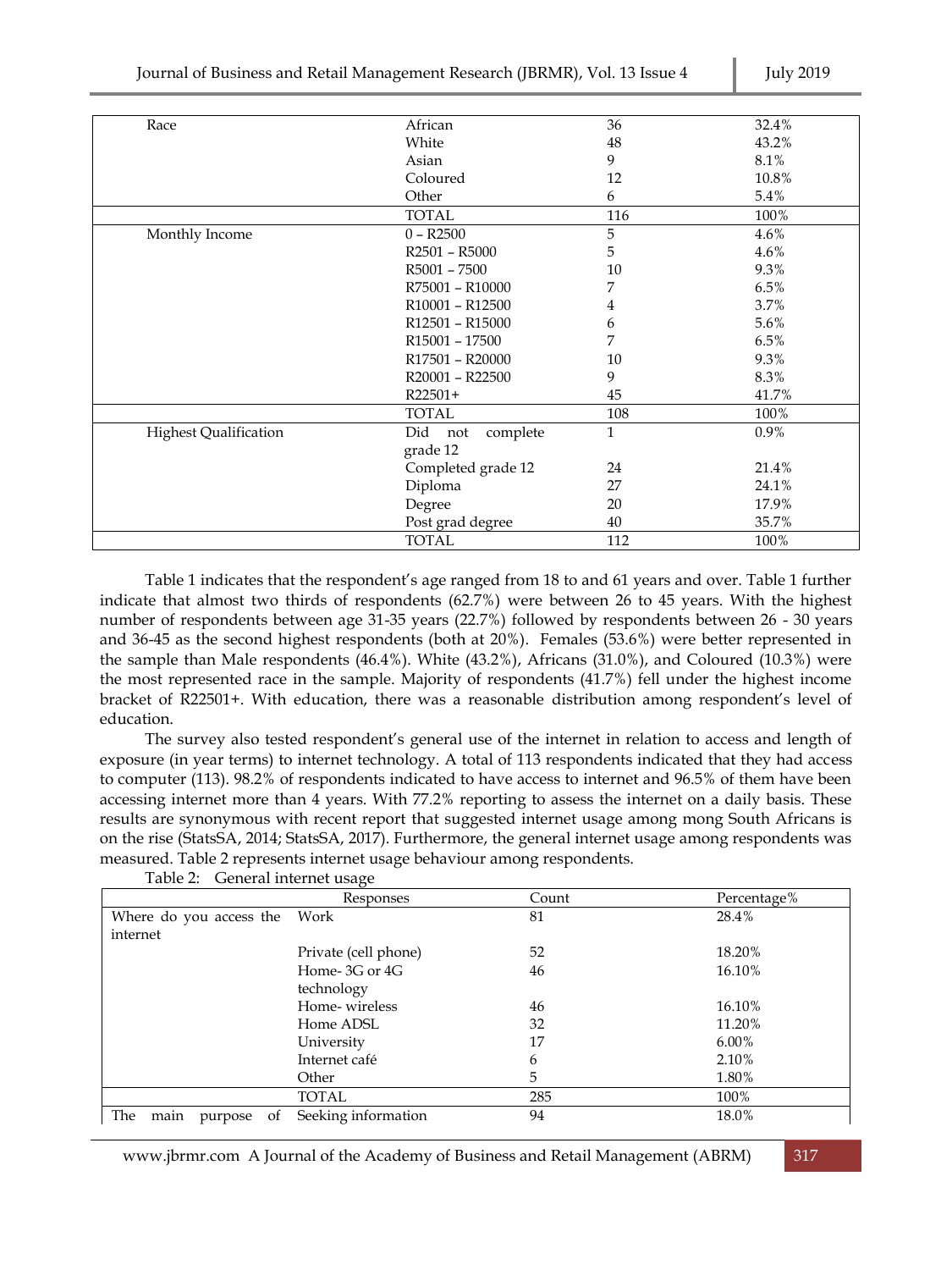| accessing internet   |                         |     |        |
|----------------------|-------------------------|-----|--------|
|                      | Work                    | 91  | 17.4%  |
|                      | Communication           | 84  | 16.10% |
|                      | Education               | 76  | 14.50% |
|                      | Entertainment           | 67  | 12.80% |
|                      | Pleasure                | 57  | 10.90% |
|                      | Online shopping         | 50  | 9.60%  |
|                      | Other                   | 4   | 0.80%  |
|                      | TOTAL                   | 523 | 100%   |
| Do you buy online    | I never buy online      | 21  | 18.4%  |
|                      | Yes, I buy online       | 57  | 50.0%  |
|                      | I seldom buy online     | 36  | 31.6%  |
|                      | <b>TOTAL</b>            | 114 | 100%   |
| How often do you buy | Weekly                  | 4   | 4.0%   |
| online               |                         |     |        |
|                      | Monthly                 | 18  | 18.2%  |
|                      | Two-three times a month | 8   | 8.1%   |
|                      | Once every 3 months     | 31  | 31.3%  |
|                      | Once every 6 months     | 18  | 18.2%  |
|                      | Once a year             | 20  | 20.2%  |
|                      | <b>TOTAL</b>            | 116 | 100%   |

Table 2 indicates that respondents used the internet for the purposes of seeking information on products op their work laptop. These results could be explained by the fact that a large percentage of respondents (28.4%) reported to access the internet from the workplace. Online shopping was the least purpose for accessing the internet. On the contrary, majority of respondents (81.6%, n=93) participate in online purchasing as shown by those who buy online and those that seldom buy online. These results could be explained by the fact that instore shopping in SA often begins with an online search for product information on the internet (SACSC, 2016). The internet thus plays a significant role as an information source for SA consumers. Of the respondents that buy online, majority of them  $(31.2\%$ , n=31) buy once every three months followed by those who buy once in a year (20%, n=20.3).

Figure 1 depicts the attributes online consumers use to determine whether to buy online or not. Consumers value the attribute 'I can shop from a distant places  $(M= 4.24)$  more followed by 'I can purchase products at any time of the day', (M= 4.20) and I can shop online without any need for assistance', (M=4.06). Consumers also believe that online shopping is valuable since they can save time driving from one store to another  $(M= 4.05)$  and that they can easily compare prices over the internet while shopping (M=4.02). The attributes that consumers find least attractive is 'it is suitable for all types of products' (M=3.14), 'I can make better purchase decision when shopping online' (M=3.25) and 'it is safe to buy online' ( $M=3.36$ ).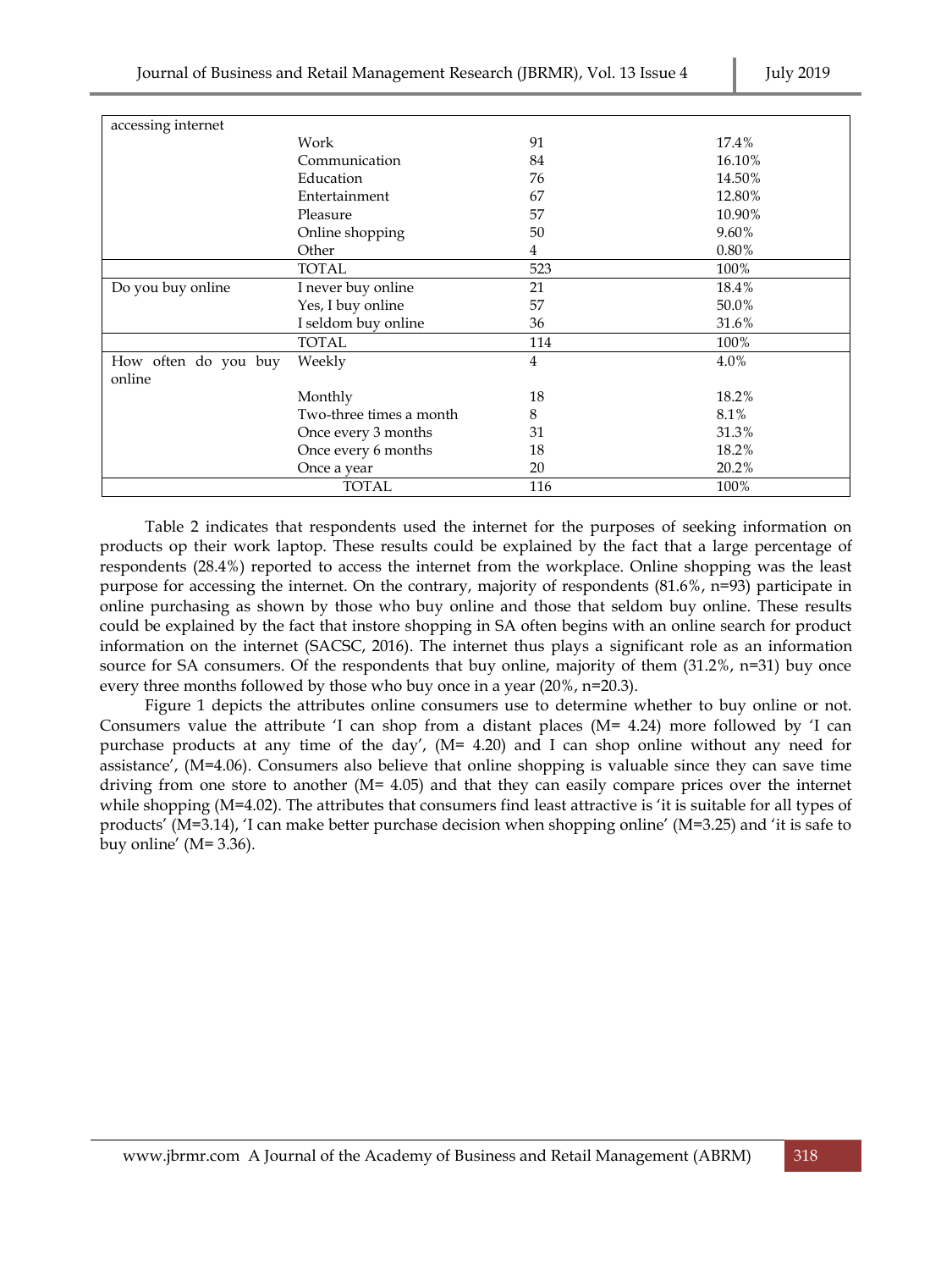

# **Factor analysis**

Exploratory Factor Analysis (EFA) was conducted on scaled 23 items to identify any incorrectness with the measurements of online shopping attitude. EFA led to twenty items that represented components of online shopping attitudes. This further lead to the exclusion of three items that double- loaded on one or more factors. Subsequent to EFA, three factors were established, the first factor was convenience. Nine variables loaded under convenience factor, an indication that this factor was strongly linked to the attitudes towards online shopping. The second factor was perceived usefulness with eight variables. The third factor was risk (security) with the least variables of three. Table 3 provides the outcome of EFA with items measuring each individual factor.

| Factor                                                       | Factor<br>Loading<br>(EFA) | % of variance | Cronbach<br>Alpha | <b>SD</b> | M |
|--------------------------------------------------------------|----------------------------|---------------|-------------------|-----------|---|
| Component 1: Convenience                                     |                            |               |                   |           |   |
| I think internet shopping requires less effort on<br>my part | .917                       |               |                   |           |   |
| I can shop online without any need for<br>assistance         | .872                       |               |                   |           |   |
| I think online shopping is easy to use                       | .863                       |               |                   |           |   |
| Delivery of goods is fast                                    | .829                       |               |                   |           |   |
| Online shopping enables me to do my shopping<br>quickly      | .696                       |               |                   |           |   |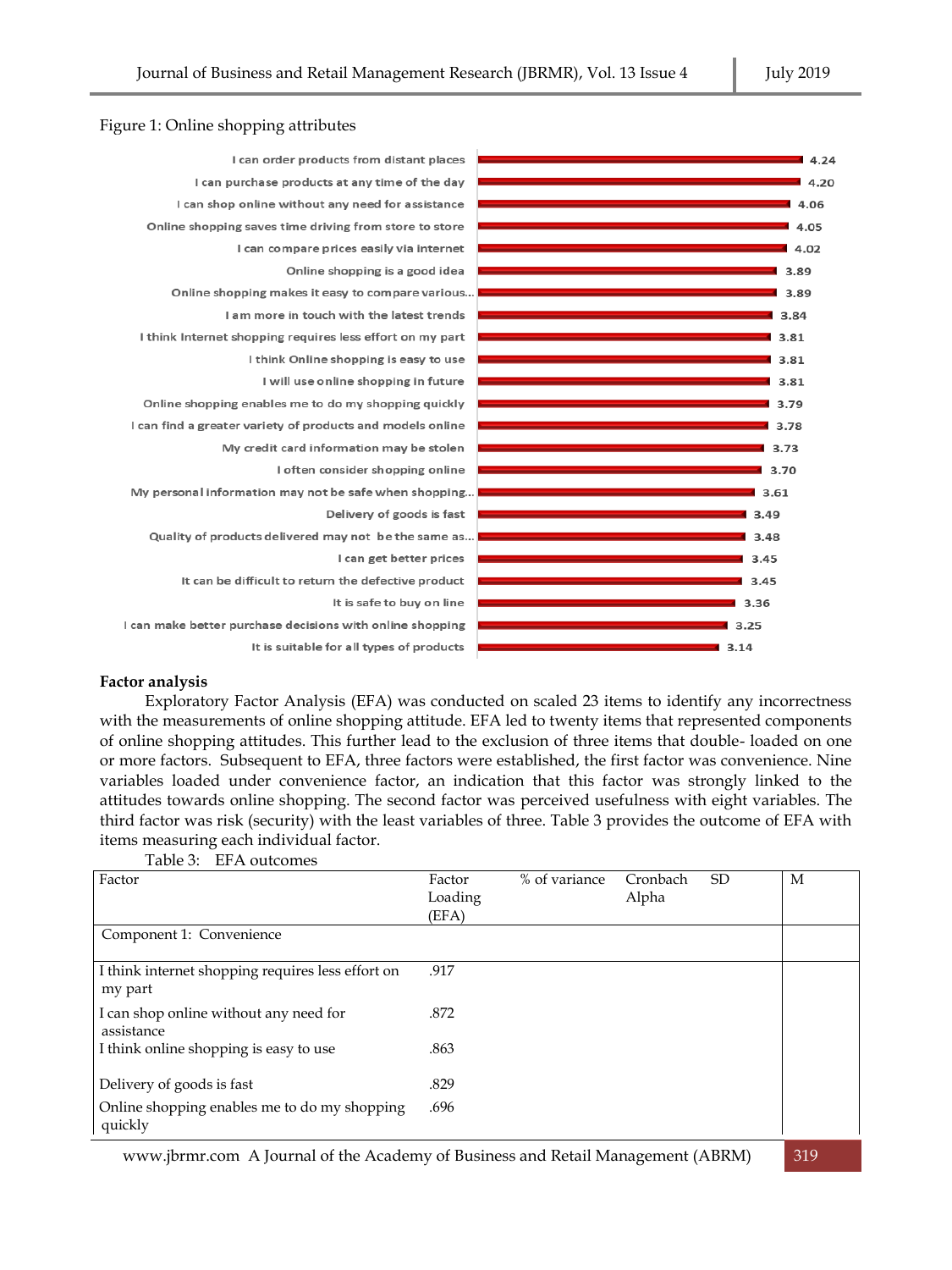| I can order products from distance places        | .693 |       |       |       |      |
|--------------------------------------------------|------|-------|-------|-------|------|
|                                                  |      |       |       |       |      |
| Online shopping saves time driving from store    | .675 |       |       |       |      |
| to store                                         |      |       |       |       |      |
| I can purchase products at any time of the day   | .664 |       |       |       |      |
| Online shopping is a good idea                   | .622 |       |       |       |      |
|                                                  |      | 54.40 | 0.954 | .9127 | 3.93 |
| Component 2: Perceived usefulness                |      |       |       |       |      |
| I am more in touch with latest trends            | .855 |       |       |       |      |
| Online shopping makes it easy to compare         | .845 |       |       |       |      |
| various products and brands                      |      |       |       |       |      |
| I can compare prices easily via internet         | .803 |       |       |       |      |
| I can get better prices                          | .790 |       |       |       |      |
| I will use online shopping in future             | .704 |       |       |       |      |
| I can make better purchase decisions with online | .696 |       |       |       |      |
| shopping                                         |      |       |       |       |      |
| I can find greater variety of products and       | .643 |       |       |       |      |
| models online                                    |      |       |       |       |      |
| I often consider shopping online                 | .611 |       |       |       |      |
|                                                  |      | 10.39 | 0.922 | .8846 | 3.72 |
| Component 3: Risk (Security)                     |      |       |       |       |      |
| My personal information may not be safe when     | .869 |       |       |       |      |
| shopping online                                  |      |       |       |       |      |
| My credit card information may be stolen         | .867 |       |       |       |      |
| It can be difficult to return the defective      | .608 |       |       |       |      |
| products                                         |      |       |       |       |      |
|                                                  |      | 6.85  | 0.713 | .8428 | 3.59 |

As indicated in table 3 the factor analysis established three variables namely, convenience, perceived usefulness and security (risk) that will be discussed next. With reference to the variable convenience, nine variables were loaded, and the conducted research confirmed that the respondents consider convenience of online shopping, requires less effort and the fast delivery as important factors. A previous study by Rundansky- Kloppers (2016) confirmed that the three most important factors for purchasing online in South Africa is convenience, delivery and saving time. The variable perceived usefulness, the respondents indicated that they can be in touch with latest trends and comparison of products and brands is easier. This research finding confirm the findings of Vijayasarathy (2004) in which they consider perceived usefulness and perceived ease of use are the utilitarian factors proposed by the TAM. The last factor, namely: risk (security) the respondents highlighted the safety of personal information and the fear of credit card information stolen important considerations, which is confirmed by Vijayasarathy (2004).

Previous research studies focused on personal perceived values as the underlying dimensions for online shopping involving items that encapsulated perceived danger, perceived convenience, perceived website quality, as well as perceived benefits studies (Liang, 2009; O'Cass & Fenech, 2003; Childers, *et al.,*  2001 and Eastin, 2002) and the conducted research confirms the factors. While many studies found the ease of use and usefulness to be the most important attributes influencing online shopping, this study established that online consumers are influenced strongly by convenience (M=3.93) followed by perceived usefulness (M=3.72) and security (M= 3.59). Rodansky- Kloppers (2014) also found Security and Price experience have an effect on overall online buying experience.

# **Demographic factors and attributes influencing online shopping**

The Impact of demographic factors such as gender, age, income and education level on attitude towards online shopping was determined through ANOVA and t-test.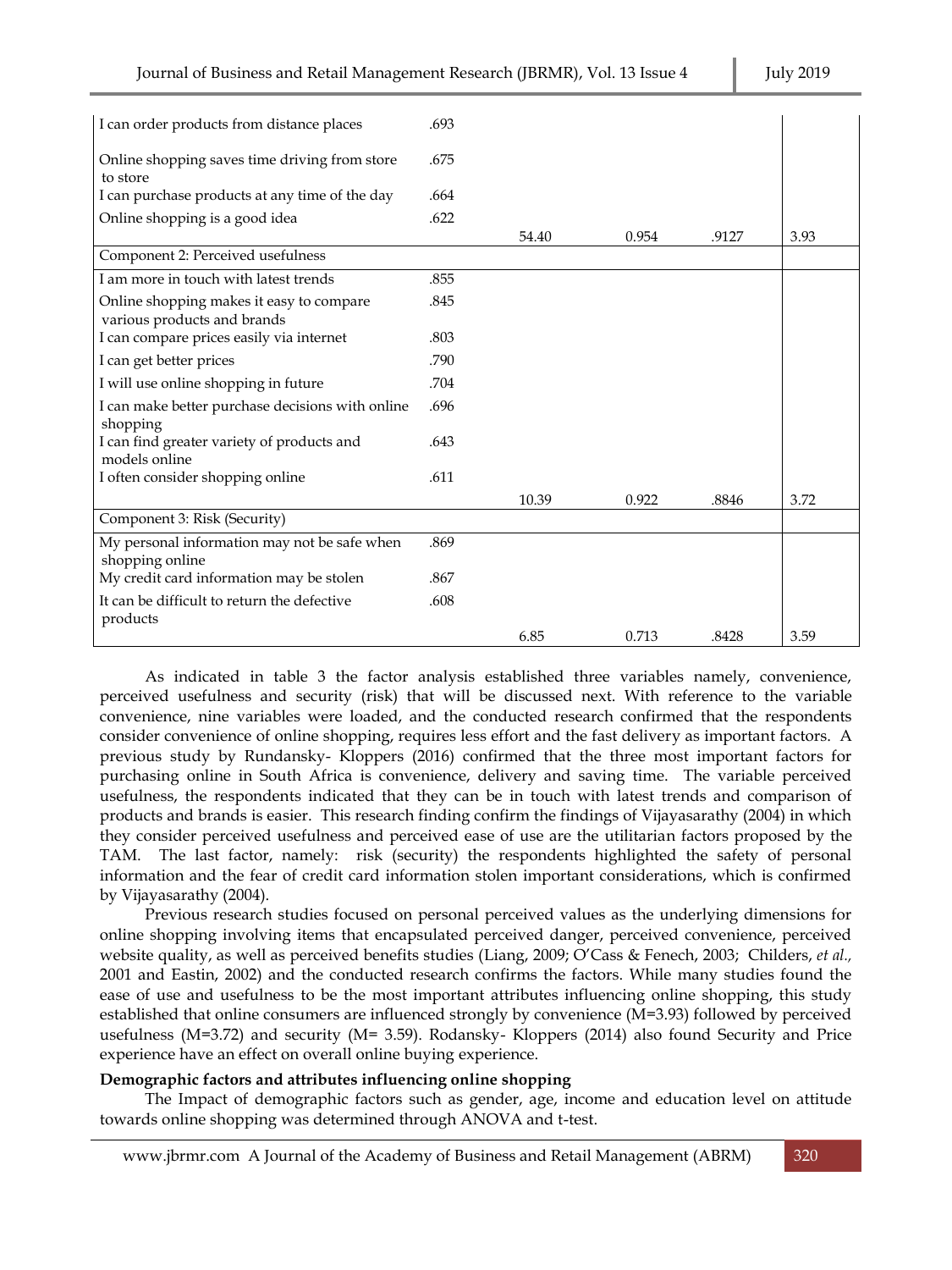The independent samples t-test was used to determine if gender had an effect on perceived ease of use, perceived usefulness and security. The results show that gender had no significant effect on the extent to which perceived ease of use, perceived usefulness and security play a role in their online shopping. The non-parametric Mann-Whitney U test was used to validate the findings of the t-test and it also found that Gender does not have an effect. This findings support existing research in online shopping that found that found no significant difference between online shoppers and non-shoppers in terms of gender (Chiu, Lin & Tang, 2005; Brashear *et al.* (2010), men were found to make more purchases (Slyke, Comunale & Belanger, 2002) and spend more money online (Venkatesh & Morris, 2000) than women. Hanson (2010) also found that men have more positive attitudes towards online shopping, and therefore, are more likely to purchase products online and that women prefer to examine shopping products physically, as well as enjoying group shopping and window-shopping (Chou, Wu & Chen, 2010). Contrary to this finding, Khare and rakesh (2011) found that males and females differed in their attitude toward online shopping.

One-way ANOVA test revealed that age has a significant influence on the extent to which perceived usefulness (F = 4.30; p < .01) and security (F = 5.180; p < .01) plays a role in online shopping behaviour. The specific differences were that respondents between  $18 - 30$  years (M = 4.03, n = 31) tend to attach value to perceived usefulness during online shopping more than respondents between  $36 - 45$  years (M = 3.66, n = 22). The conducted research findings compare well with the findings of Begg (2017). In addition, respondents between  $18 - 30$  years (M = 3.67, n = 31) tend to attach value to perceived components of security during online shopping as opposed to respondents between  $31 - 35$  years (M = 3.08, n = 25). Previous study (Rudansky-Kloppers, 2016) indicated that respondents between 18 – 30 years seemed to be not so financial stable as the respondents between 36 – 45 years, which explain the younger generations' tendency to buy less online.

While respondents between 31 – 35 years ( $M = 3.0800$ , n = 25) attach less value to the perceived security during online shopping than the  $46+$  year group (M = 3.90, n = 31). A Krusakal-Walls test was conducted. The test corroborates the results of the ANOVA. In addition, it also found that age influences the perceived ease of use  $(H = 99.201; P < .05)$ . A post hoc test using Mann-Whitney test was used to compare age groups.

The Mann- Whitney test results that shows the  $18 - 30$ -year group (MR = 949.00; n = 30) attach more value to perceived ease of use of online shopping than the  $36 - 45$ -year group (MR = 949.00; n = 30). While the 18 – 30-year group (MR = 144.50;  $n = 31$ ) tend to attach value to perceived ease of use of online shopping more than the  $46+$  year group (MR = 808.50; n = 31). The  $31 - 35$  year old group (MR=842.00, n=25) tend more than the 46+ year old group (MR=754.00, n=31) to attach value to the perceived ease of use - experienced by doing online shopping (Z=-2.138, p<.05).

Xu & Paulines (2005) reported that young adults are more familiar with the Internet and are more likely to shop online (Johnson., Lennon, Jasper, C., Damhorst, M.L. and Lakner, H.B. (2003) views' are similar to those of Khare, Khare and Singh, 2012:167) who found significant differences among different age groups and attitude towards online shopping. However, Kim (2004:60) found that consumers in different age groups possess similar attitudes towards online shopping.

The one-way ANOVA test revealed that income has no significant influence on the extent to which perceived ease of use, perceived usefulness and security plays a role in their online shopping behaviour (p >.05). The findings are consistent with those of Richa (2012) who found no significant influence of income towards online shopping attributes while contradiction Kachan and Kumar (2015) findings that revealed that income and education level do influence online shopping.

The one-way ANOVA test also revealed that education level has no significant influence on the extent to which perceived ease of use, perceived usefulness and security plays a role in their online shopping behaviour. (p >.05). Richa (2012) also found no significant influence of education towards online shopping attributes. However, compared to the previous study of Kanchan and Kumar (2015) the results of the conducted study contrasted with their findings as they established that education levels do influence online shopping frequency.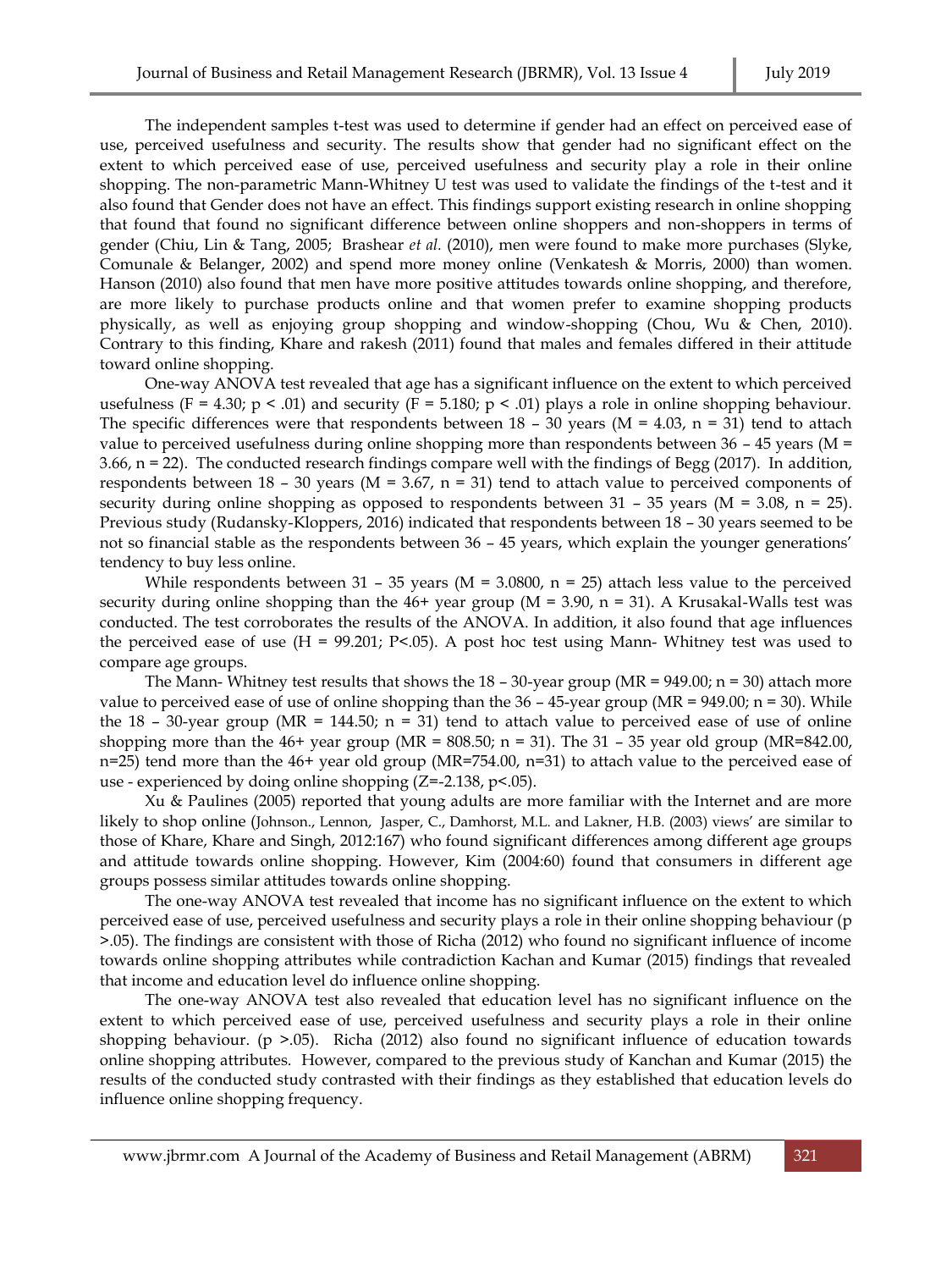# **Frequency of purchase and attributes influencing online shopping**

The independent samples t-test was used to determine whether shopping online or not, has an effect on the extent to which perceived ease of use, perceived usefulness and security plays a role in their online shopping behaviour. Whether they shop online or not has a significant effect on the extent to which perceived ease of use, perceived usefulness and plays a role in their online shopping behaviour.

The non-parametric Mann-Whitney U test was used to validate the findings of the t-test and it also found that buying online or not does not have an effect regarding perceived ease of use and perceived usefulness. Of those 93 respondents who shop online, one third (33.3%, n=31) tend to buy online once every 3 months.

The one-way ANOVA test was used to determine whether shopping frequency has a significant effect on the extent to which ease of use, perceived usefulness and Security play a role in their online shopping behaviour. Previous research findings by Begg (2017) established that the older Generation X that is born between the years 1966 and 1981 made more online purchase than the technologically wellinformed millennial generation. The results established that shopping frequency has a significant effect on the extent to which perceived usefulness (F=6.637, p<.001) and ease of use (F=7.340, p<.001) plays a role in their online shopping behaviour. These results are echoed by the findings of Kanchan and Kumar (2015) but, contrasted with the findings of Richa (2012).

Specifically, it found the following differences:

The monthly or more frequently group  $(M=4.300, n=30)$  tend more than the once every 6 months group (M=3.590, n=18) and the once a year group (M=3.345, n=14) to attach value to perceived usefulness advantages experienced during online shopping.

The monthly or more frequently group  $(M=4.526, n=30)$  tend more than the once every 6 months group (M=3.796, n=18) and the once a year group (M=3.492, n=14) to attach value to perceived ease of use during online shopping. Kanchan and Kumar (2015) and Overby & Lee, 2006) established that income and education level do influence online shopping frequency but unfortunately they did not established whether the once a year group buying group attach more value to perceived ease of use during online shopping as the more frequent buying group as the current results indicated.

#### **Recommendations**

Although online shopping in South Africa is still in its growth stage, there is a need to understand what online shoppers look for in terms of the online shopping factors. This study focused on convenience, perceived usefulness and security (risk) as the components that affect attitude towards online shopping. The perceived ease of use was found to have more influence towards online shopping followed by perceived usefulness and security. This implies for markets to ensure that online shopping is convenient and that consumers find it useful for them. The attractive layout of the Web page must be integrated to the flexibility, ease-of-use, and perceived usefulness attributes to enable product search and comparisons (Khare & Rakezh, 2011). Marketers should also ensure that online transactions are secure so as to attract those consumers who are concerned about security when shopping online. Specific credit card issues such as fraud and theft must be addressed in market offerings, and particularly on the websites of online retailers. Furthermore, adequate security, trustworthiness of information, and privacy should be emphasized in all advertisements and websites (Rudansky-Kloppers, 2014).

The results show that the perceived ease of use is valued differently by various age groups. The younger respondents placed more value to perceived ease of use of online shopping than the older age groups. It is important for marketers to emphasise the convenience and perceived ease of use of online shopping when targeting younger market groups.

Similarly, the younger age groups attached value to perceived usefulness associated with online shopping; marketers could intensify promotions that are only online as opposed to in-store promotions to entice the online purchases from these individuals. Market can also emphasis the time savings consumers can experience when shopping online compared to when shopping in a birck and mortar store. Security (risk) still remains a constraint for retailers get customers to adopt online shopping. Risk associated with online shopping in this study pertained to concerns about theft of personal information, the nature of the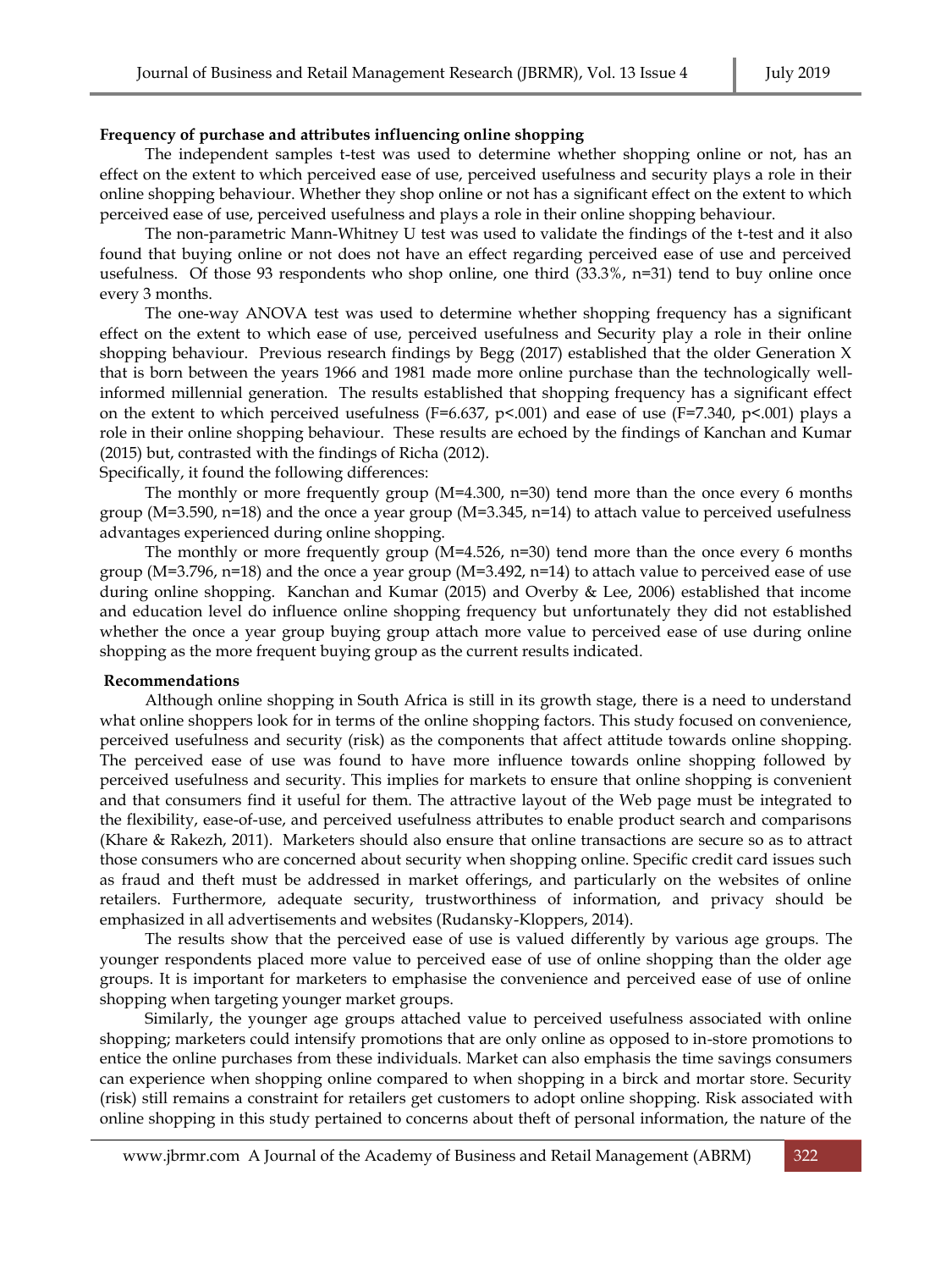retailer's return policies and the quality of products. The 31 – 35 age group were less concerned with security risks associated with online shopping. For marketers this could be a drawback in getting customers to shop online, as such the impact of this factor can be reduced by introducing alternative means to entice customers to shop online.

Since consumers who frequently shop online value perceived ease of use and perceived usefulness of shopping online, marketers must continue emphasising these attributes in their marketing strategy to keep these consumers.

#### **Conclusions and limitations**

The results of this study revealed that there is a high internet usage among respondents, however whether this behaviour translates into online shopping remains a question that require further investigation. Majority of respondents also access the internet from work seeking information and for work purposes. The majority of consumers also shop online which can be explained by the fact that the target population was consumers with internet access. Attributes for online shopping were found to differ across age groups but did not differ across gender, income and education level. The online shopping attributes were also found to differ by frequency of purchase with those purchasing frequently attaching more value to perceived ease of use and perceived usefulness.

Limitations of this study are that it was done on a small sample, a follow-up study could investigate by broadening the sample size. furthermore, other studies could investigate if the emerging market consumers shop online and which attributes influence them to shop online.

# **References**

- Anderson, A. (2017). South Africans take to online delivery services. *BusinessLive*. [Online] Available from: https://www.businesslive.co.za/bd/companies/retail-and-consumer/2017-08-30-south-africans-take-toonline-delivery-service/ [Accessed 20 June 2017].
- Babin, B.J., Dardin, W.R., and Griffin, M. (1994). Work or fun: measuring hedonic and utilitarian shopping value. *Journal of consumer research,* 20: 644 – 656.
- Bhatnagar, A & Ghose, S. (2004). Segmenting consumers based on the benefits and risks of Internet shopping. Journal of Business Research 57 (12): 1352–1360.
- BusinessTech. (2014). Top online retailers in South Africa. [Online] Available from: https://businesstech.co.za/news/internet/36703/top-online-retailers-in-sa/ [Accessed 13 December 2017].
- BusinessTech. (2015). SA has the 6th highest number of shopping malls in the world. [Online] Available from: https://businesstech.co.za/news/lifestyle/99950/sa-has-the-6th-highest-number-of-shopping-malls-in-theworld/ [Accessed 13 December 2017].
- BusinessTech. (2017). The state of South Africa's mobile market vs the rest of Africa. [Online] Available form: https://businesstech.co.za/news/internet/36703/top-online-retailers-in-sa/ [Accessed 13 December 2017].
- Brashear, T., Kashyap, V., Musante, M. & Donthu, N. (2009). A profile of the Internet shopper: evidence from six countries. *Journal of Marketing Theory and Practice,* 17(3), 267-289.
- Brown, I. (2010). Factors influencing the adoption of the World Wide Web for job seeking in South Africa: original research. *[South African Journal of Information Management](https://journals.co.za/content/journal/info)*, [12 \(1\)](https://journals.co.za/content/info/12/1):1-9.
- [Brown,](https://scholar.google.co.za/citations?user=7mLFCGUAAAAJ&hl=en&oi=sra) I; Cajee, Z; Davies, D & Stroebel, S. (2003). [Cell phone banking: predictors of adoption in](https://www.sciencedirect.com/science/article/pii/S0268401203000653) South Africa—an [exploratory study.](https://www.sciencedirect.com/science/article/pii/S0268401203000653) *International journal of information*[, 23 \(5\)](https://www.sciencedirect.com/science/journal/02684012/23/5): 381-394.
- Chiu, Y. B., Lin, C. P. & Tang, L. L. (2005). Gender differs assessing a model of online purchase intentions in e-tail services. *International Journal of Service Industry Management*, 16(5), 419-435.
- Chou, C., Wu, H.-C. & Chen. C.-H. (2010). Re-visiting college students' attitudes toward the Internet-based on a 6-T model: gender and grade level difference. *Computers and Education*, 56(1), 939-947.
- Davies, F.D. (1989). Perceived usefulness, perceived ease of use, and user acceptance of information technology. *MIS. Quarterly.* 35: 982 – 1003.

Delafrooz N., Paim, L.H., Haron, S.A., Sidin, S.M & Ali Khatibi. (2009). Factors affecting students' attitude toward online shopping. African Journal of Business Management Vol. 3 (5): 200-209.

- Dlodlo, N. (2014). Developing an online shopping value framework for consumers of non-store fashion brands[.](https://www.econbiz.de/Record/international-business-and-economics-research-journal/10002021706)  *[International Business and Economics Research Journal](https://www.econbiz.de/Record/international-business-and-economics-research-journal/10002021706)*, 13(6),1359-1373.
- Eshopworld. (2017). South African Ecommerce Insights. 24.79 million online shoppers by 2021. [Online] Available from: https://www.eshopworld.com/blog-articles/south-africa-ecommerce-insights-2017/ [Accessed 25 May 2017].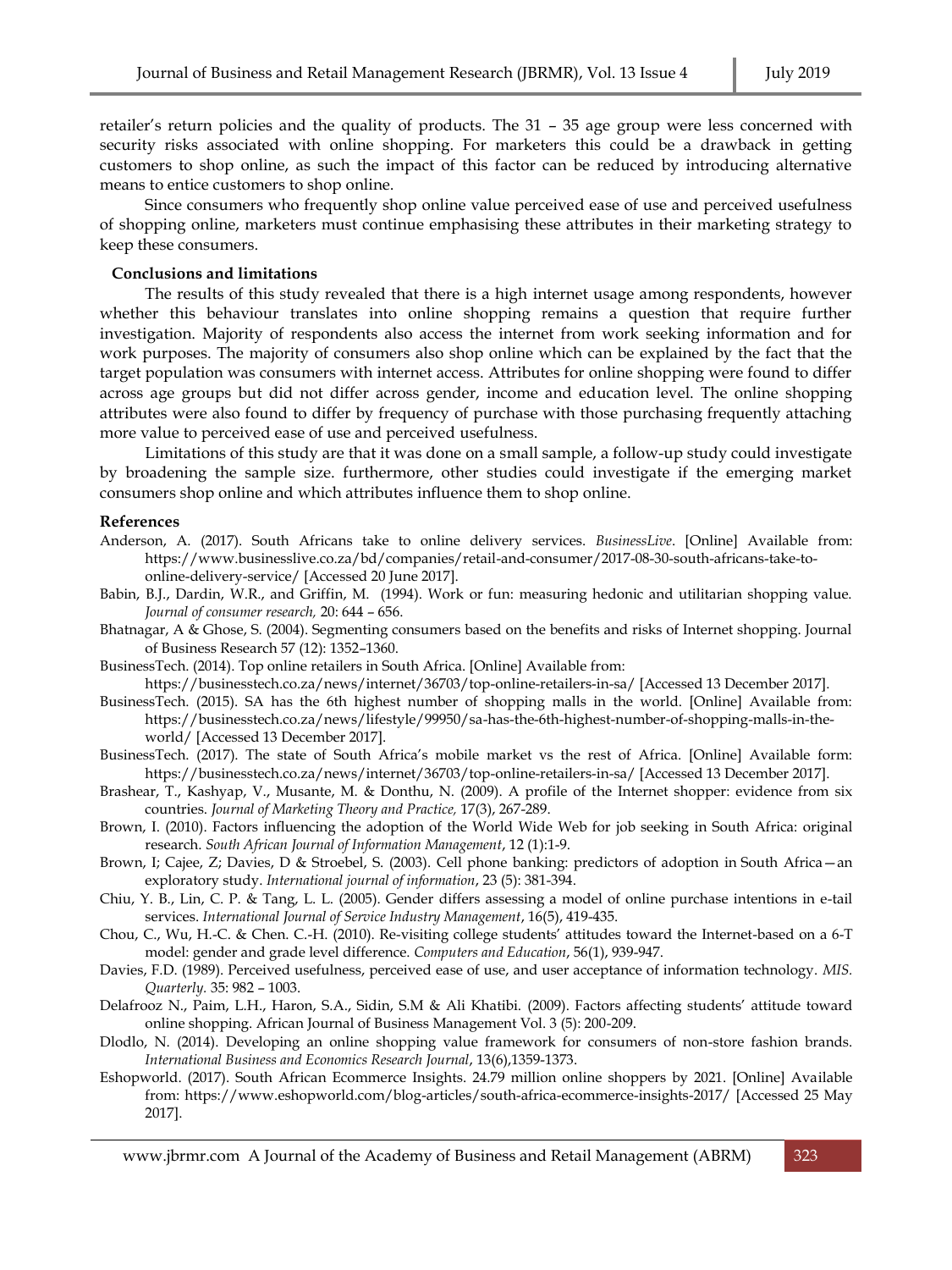Fayad, R and Peper, D. (2015). The technology acceptance model e-commerce extension: a conceptual framework. Procedia economics and finance 1000- 10006. [Online] Available from:

https://www.sciencedirect.com/science/article/pii/S2212567115009223 [Accessed 25 May 2017].

- Financial24. (2017). SA e-commerce growing by leaps and bounds. *Financial24*. [Online] Available from: https://www.fin24.com/Companies/Retail/sa-e-commerce-growing-by-leaps-and-bounds-20170222 [Accessed 13 December 2017].
- Gernon, D. (2017). Online retailing in SA has plenty of room for growth: A Nielsen survey indicates that SA consumers are open to the idea of online shopping, with online grocery shopping still the holy grail of retailers. *Business day* [Online] Available from: https://www.businesslive.co.za/bd/companies/retail-andconsumer/2017-05-09-online-retailing-in-sa-has-plenty-of-room-for-growth/ [Accessed 13 December 2017].
- Ha, S., and Stoel, L. (2009). Consumer e-shopping acceptance: Antecedents in technology acceptance model. *Journal of business research*.
- Hanson, B. (2010). Exploring gender differences in online shopping attitude. *Computers*

*in Human Behavior,* 26(1), 597-601.

- Hasslinger, A., Hodzic, S., and Opazo, C. (2007). Consumer behavior in online shopping. Kristianstand University. Department of business studies. [Online] Available from:
- http://www.diva-portal.org/smash/get/diva2:231179/FULLTEXT01 [Accessed 13 December 2017].
- Hung-Joubert, Y., and Van Huyssteen, N., (2016). Searching, browsing and buying exploring the devices preferred by South African consumers for online shopping. *Journal of contemporary management*.
- Jen-Hung, H., and Yi-Chun, Y. (2010). Gender differences in adolescent's online shopping motivations. African journal of business management, 4(6):849-857.
- Johnson, K.K.P., Lennon, S.J., Jasper, C., Damhorst, M.L. and Lakner, H.B. (2003). An application of Rogers' innovation model: Use of the internet to purchase apparel, food, and home furnishing products by small community consumers, Clothing and Textiles Research Journal, 21(4),185-96.
- Jusoh, Z.M.D & Ling, G.H. (2012). Factors influencing consumers' attitude towards e-commerce purchases through online shopping. *International Journal of Humanities and Social Science*, 2(4): 223- 230.
- Kanchan, U & Kumar, N. (2015). A Study about Impact of Customer Characteristics on Online Purchase Behavior in Indian Context. *American Journal of Economics and Business Administration*, 7 (3): 130.138.
- Khare, A., Khare, A., & Singh, S. (2012). Attracting shoppers to shop online challenges and opportunities for the Indian retail sector. *Journal of Internet Commerce*, 11(2), 161-185.
- Khare A & Rakesh, S. (2011). Antecedents of Online Shopping Behavior in India: An Examination, Journal of Internet Commerce, 10(4): 227-244.
- KPMG. (2013). *The growth of online shopping in South Africa*. Available from:
- <https://www.sablog.kpmg.co.za/2013/11/growth-online-shopping-sa/> [Accessed 23 May 2017].
- KPMG. (2017). *The truth about online consumers: 2017 global online consumer report*. [Online] Available from: https://assets.kpmg.com/content/dam/kpmg/xx/pdf/2017/01/the-truth-about-online-consumers.pdf [Accessed 25 May 2017].
- Kempen, E, Kasambala, J. and Toerien, E. (2015). A conceptual framework of e-fashion shopping intent. *The retail marketing review* [Online] Available from
- [http://journals.co.za/docserver/fulltext/irmr1/11/1/irmr1\\_v11\\_n1\\_a3.pdf?expires=1503498493&id=id&accname=5](http://journals.co.za/docserver/fulltext/irmr1/11/1/irmr1_v11_n1_a3.pdf?expires=1503498493&id=id&accname=58010&checksum=C28AD3E53B58037644A00C0D6A987638%20%5bAccessed) [8010&checksum=C28AD3E53B58037644A00C0D6A987638 \[Accessed](http://journals.co.za/docserver/fulltext/irmr1/11/1/irmr1_v11_n1_a3.pdf?expires=1503498493&id=id&accname=58010&checksum=C28AD3E53B58037644A00C0D6A987638%20%5bAccessed) 20 May 2017].
- Lee, G.J. and Barnes, T. (2016) Factors driving online apparel shopping in South Africa [online] Available from: http://0-journals.co.za.oasis.unisa.ac.za/content/irmr1/12/1/EJC192127?fromSearch=true [Accessed 25 May 2017].
- Lian, J. and Lin, T. (2008). Effects of consumer characteristics on their acceptance of online shopping: Comparisons among different product types. *Computers in human behavior*, 24: 48-65.
- Mcallum, M. (2017). Online shopping trends in 2017. *IT News Africa* [Online] Available form:
- http://www.itnewsafrica.com/2017/06/online-shopping-in-2017/ [Accessed 10 June 2017].
- Mpinganjira. M. (2017). Here's why South Africa's online shoppers keep coming back for more. *The media online* [Online] Available from. http://themediaonline.co.za/2017/09/heres-why-south-africas-online-shopperskeep-coming-back-for-more/ [Accessed 25 May 2017].
- Mpinganjira, M. (2015a). An Investigation of Perceived Service Quality in Online Shopping: A Hierarchical Approach. *The Journal of Applied Business Research*, 31(1):115- 130.
- Mpinganjira, M. (2015b). The influence of online store interactivity on customers' shopping experience: an empirical investigation. *[Journal of Contemporary Management,](https://journals.co.za/content/journal/jcman)* [11 \(1\)](https://journals.co.za/content/jcman/11/1): 593 – 612.
- Mahlaka. R. (2014). Online shopping: is SA ready for it? *Moneyweb.* [Online] Available from:
- [https://www.moneyweb.co.za/archive/online-shopping-is-sa-ready-for-it/\[Accessed](https://www.moneyweb.co.za/archive/online-shopping-is-sa-ready-for-it/%5bAccessed) 23 May 2017].